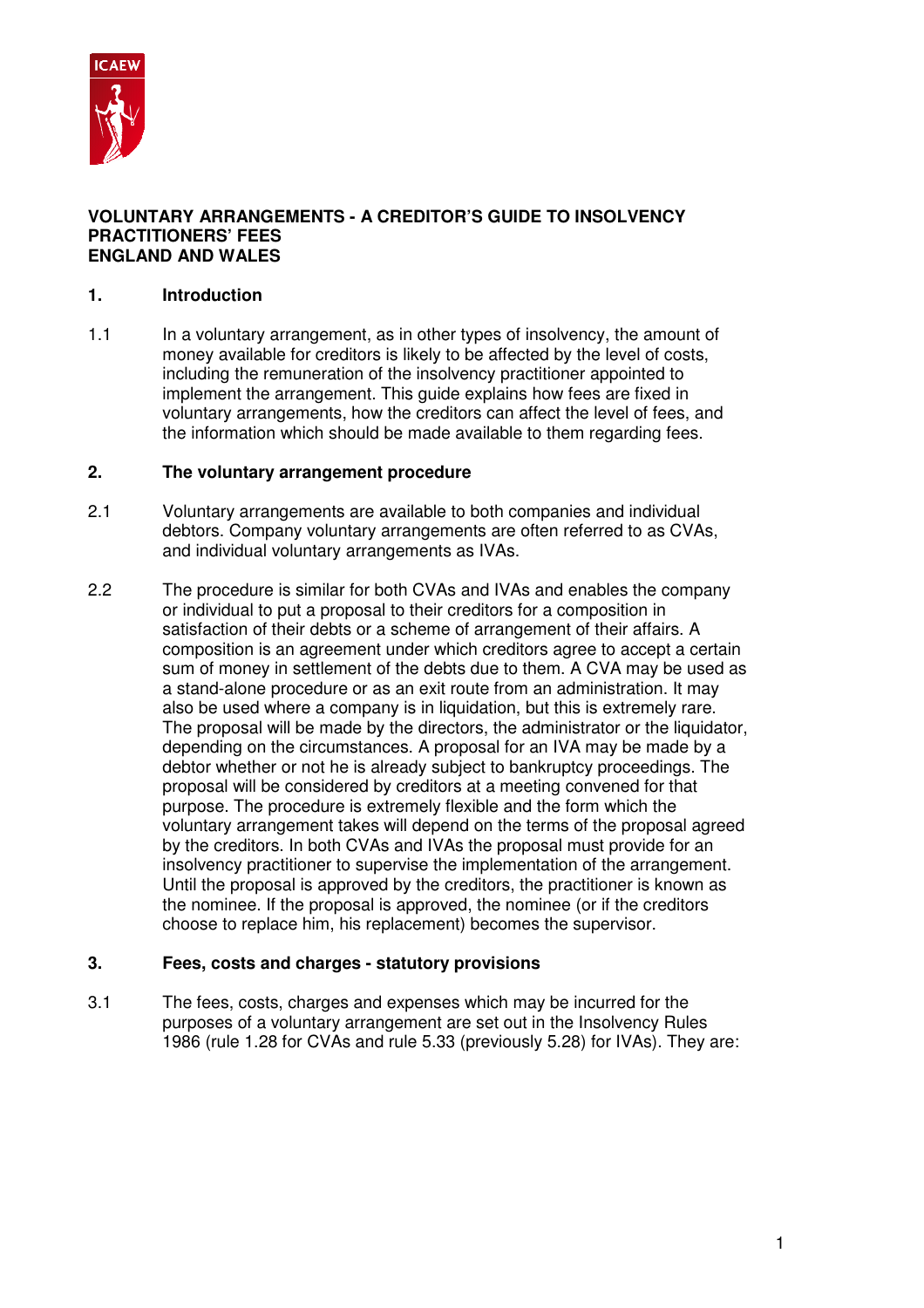- any disbursements made by the nominee prior to the arrangement coming into effect, and any remuneration for his services agreed between himself and the company (or the administrator or liquidator, as the case may be) or the debtor (or the official receiver or trustee, where the debtor is subject to bankruptcy proceedings);
- any fees, costs, charges or expenses which:
- $\sim$   $\sim$   $$ are sanctioned by the terms of the arrangement (see below), or would be payable, or correspond to those which would be payable, in an administration, winding up or bankruptcy (as the case may be).
- 3.2 The rules also require the following matters to be stated or otherwise dealt with in the proposal (rule 1.3 for CVAs and rule 5.3 for IVAs):
	- The amount proposed to be paid to the nominee (as such) by way of remuneration and expenses, and
	- The manner in which it is proposed that the supervisor of the arrangement should be remunerated and his expenses defrayed.

# **4. The role of the creditors**

-

4.1 It is for the creditors' meeting to decide whether to agree the terms relating to remuneration along with the other provisions of the proposal. The creditors' meeting has the power to modify any of the terms of the proposal (with the consent of the debtor in the case of an IVA), including those relating to the fixing of remuneration. The nominee should be prepared to disclose the basis of his fees to the meeting if called upon to do so. Although there are no further statutory provisions relating to remuneration in voluntary arrangements, the terms of the proposal may provide for the establishment of a committee of creditors and may include among its functions the fixing of the supervisor's remuneration.

### **5. What information should the creditors receive?**

- 5.1 Whether the basis of the supervisor's remuneration is determined at the meeting which approves the arrangement or by a committee of creditors, the supervisor, or proposed supervisor should provide details of the charge-out rates of all grades of staff, including principals, which are likely to be involved on the case.
- 5.2 Where the supervisors' fees are to be agreed by a committee of creditors during the course of the arrangement, the supervisor should provide sufficient supporting information to enable the committee to form a judgement as to whether the proposed fee is reasonable having regard to all the circumstances of the case, and should always provide an up to date receipts and payments account. Where the fee is to be charged on a time basis the supervisor should disclose the amount of time spent on the case and the charge out value of the time spent, together with such additional information as may reasonably be required having regard to the size and complexity of the case and the functions conferred on the supervisor under the terms of the arrangement. The additional information should comprise a sufficient explanation of what the supervisor has achieved and how it was achieved to enable the value of the exercise to be assessed and to establish that the time